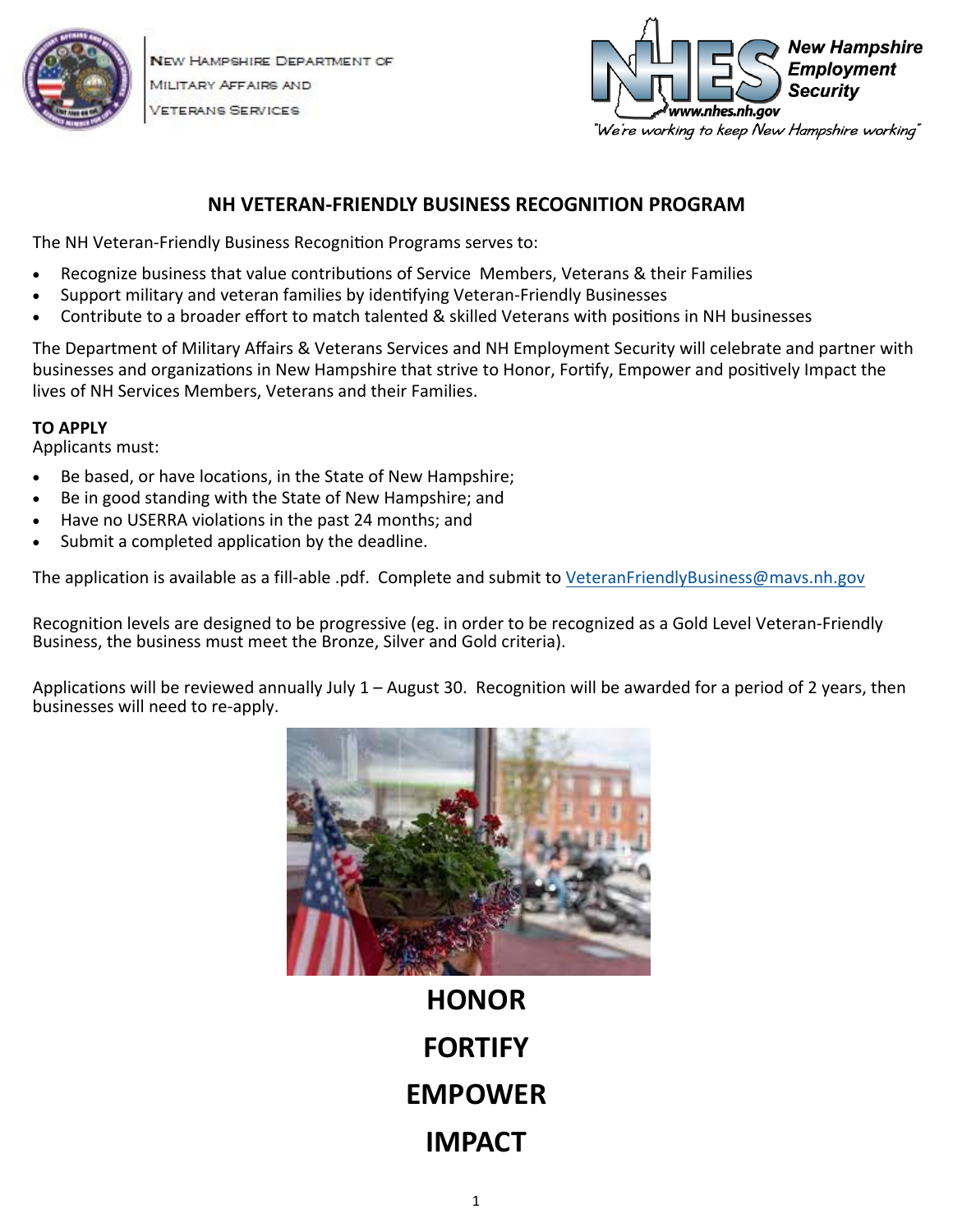#### **TRAINING FOR STAFF**

A variety of training and education resources are available for all types of professionals to learn how to: translate military skills to civilian jobs, effectively hire and retain Veteran employees, create a workplace environment where Veteran employees can succeed, create a healthy work environment aimed at suicide prevention for all employees, and effectively provide direct services to Veterans. Those interested in these trainings might be human resources professionals, managing supervisors, hiring managers, and clinical service providers among others.

The Department of Military Affairs and Veterans Services (DMAVS) has complied a list of recommended trainings for a variety of professionals. Businesses are encouraged to utilize the document when seeking training for staff.

#### DMAVS [Recommended](https://www.dmavs.nh.gov/sites/g/files/ehbemt401/files/inline-documents/sonh/military-cultural-competency-training.pdf) Training

Each level within the application identifies trainings recommended for the theme and focus; however, there are many excellent trainings available and we encourage businesses to find one that meets their needs if those we've recommended do not.

#### **APPLICATION Q&A SESSIONS**

Applicants can learn more about the program and the application process by attending one of the live, virtual Q&A sessions the Department of Military Affairs and Veterans Services has scheduled for 2021. Find the dates and the link to join these sessions at: <https://www.dmavs.nh.gov/veteran-friendly-businesses-0/apply>

#### **ADDITIONAL NOTES**

**SMVF** = Services members, Veterans, and their Families

**Business vs. Service Provider agency** - DMAVS recognizes that businesses such as non-profit organizations and other service provider agencies have some unique ways in which they demonstrate Veteran‐Friendliness because they not only may hire Veterans, but they also provide direct services to Veterans. Examples are healthcare, behavioral healthcare and other social service agencies. For these reasons, Services Provider agencies can meet the criteria in each level by achieving any of the criteria listed—those for Businesses and those identified as "For Service Provider agencies:" In the coming year, DMAVS will be working to develop an application specific to Service Provider agencies.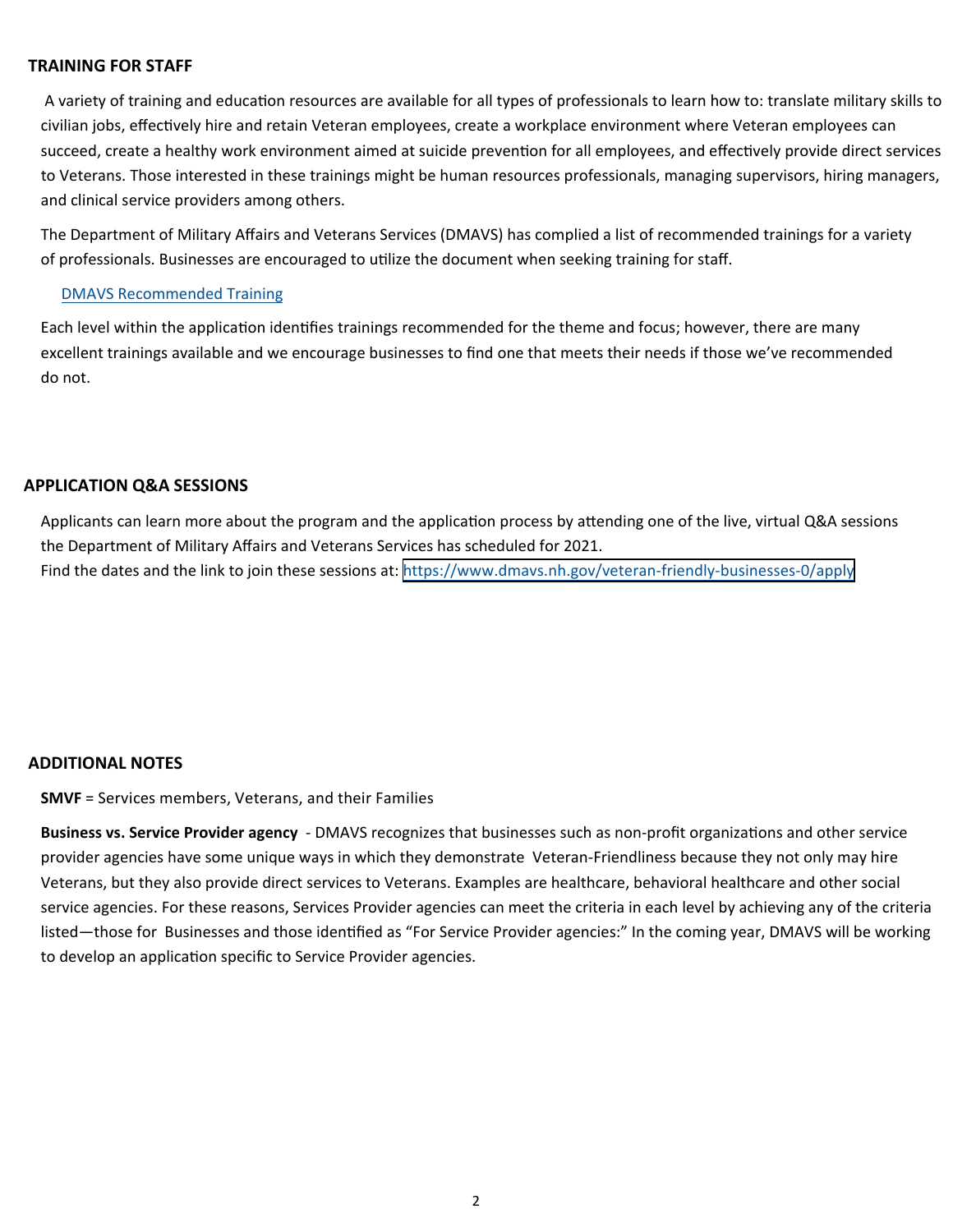| Address: Address:                                                                                                                                                               |  |
|---------------------------------------------------------------------------------------------------------------------------------------------------------------------------------|--|
| How many NH locations/sites does the business operate?<br><u>Lange and the manus and the manus and the manus and the manus and the manus and the manus and the manus and th</u> |  |
| <b>Type of Business:</b> Type of Business:                                                                                                                                      |  |
| <b>Business Phone:</b><br><u> Business Phone:</u>                                                                                                                               |  |
|                                                                                                                                                                                 |  |
| <b>Person Completing Application</b>                                                                                                                                            |  |
|                                                                                                                                                                                 |  |
|                                                                                                                                                                                 |  |

**Who will be the program's primary Point of Contact at your business? This person will be added to the program's email list for all noƟficaƟons and e‐newsleƩers.** 

| Name: |  |  |  |
|-------|--|--|--|
|       |  |  |  |

**Email:** 

| Human Resource Contact (this person will receive HR-related notifications such as notices about job fairs) |  |
|------------------------------------------------------------------------------------------------------------|--|
| Name:                                                                                                      |  |
| Email:                                                                                                     |  |

### **ELIGIBILITY CRITERIA**

All criteria must be met and checked in order to be eligible for any level of program recognition.

Business is in good standing with the Secretary of State

Business is not delinquent in paying Unemployment Insurance taxes

Business is in good standing with the Department of Labor (including Workers' Comp)

All required taxes are current with the Department of Revenue

Business has not had any USERRA violations in the past 24 months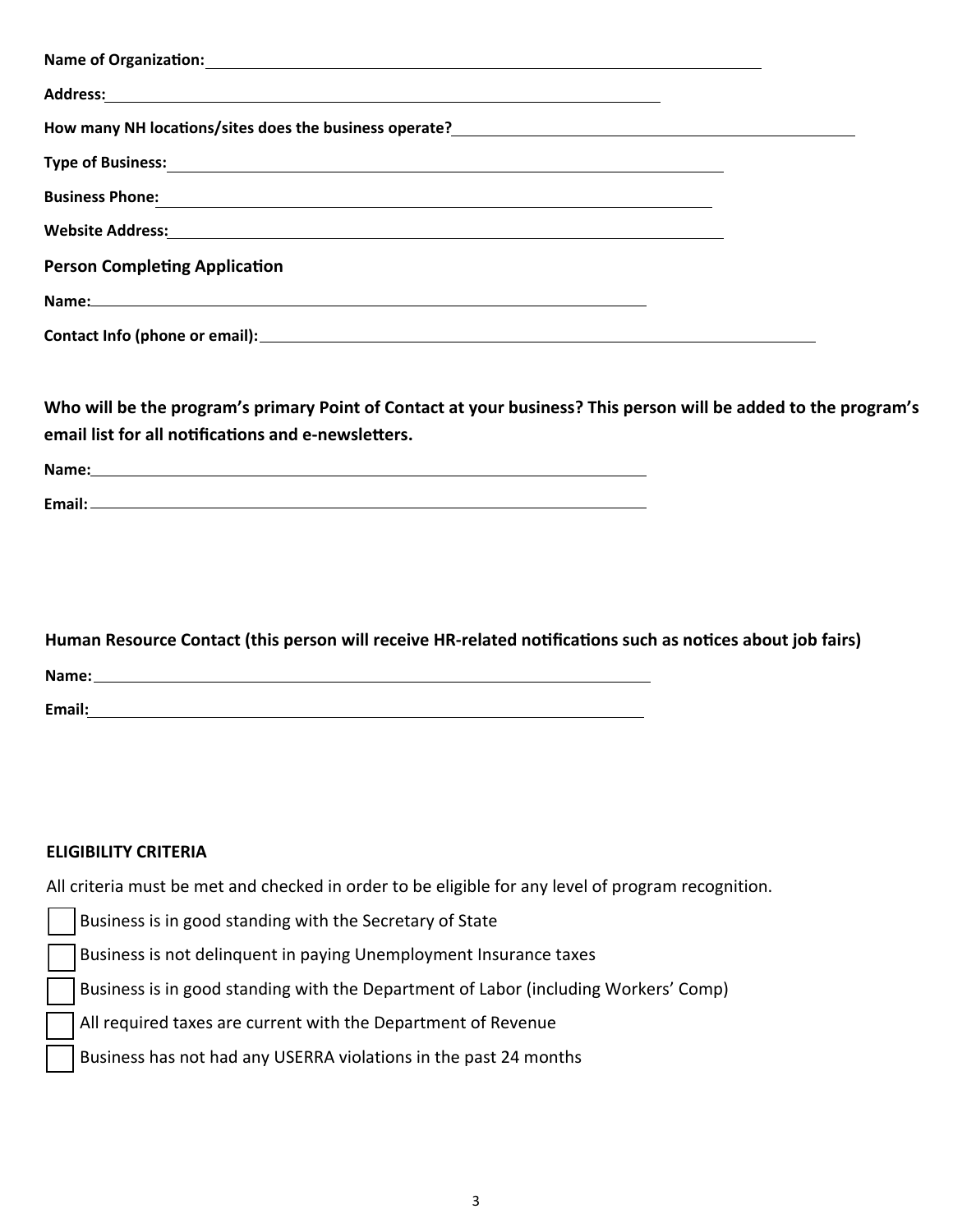## **BRONZE LEVEL: HONOR**

Bronze level criteria highlight and promote strategies, policies and practices that *recognize* and honor the service and sacrifice of military-connected employees, customers and/or clients/patients. Bronze Level NH Veteran-Friendly Businesses HONOR Service Members, Veterans and their Families by implementing at last 4 of the following criteria:

Business is veteran owned.

### Policies and Operational Practices

Employer has agreed to sign Employer Support of the Guard and Reserve (ESGR) Statement of Support.

Business keeps track of how many Service members and Veteran employees it has by asking "Have you [or your spouse] ever served in the military?". Some individuals who have served do not identify as a "Veteran" because *they served during peacetime.* Please enter current # SM/Veteran employees:

For Service Provider agencies: Clients/Patients are identified at intake by answering "Have you [or a family member] ever served in the military?". *Some individuals who have served do not identify as a "Veteran" because they served during peacefime.* 

For Service Provider agencies: Business has utilized New Hampshire's Ask the Question Toolkit for guidance on operational Veteran-Friendly strategies to implement. Please describe changes you implemented in the comment section.

For more information about the Toolkit: https://www.askthequesti[on.nh.gov/documents/atq](https://www.askthequestion.nh.gov/documents/atq-toolkit.pdf)-toolkit.pdf

### Workplace Culture

| Physical location of the business visually demonstrates support for the military and veterans community. |
|----------------------------------------------------------------------------------------------------------|
| (e.g. American flag is displayed).                                                                       |

Business participates in military or veteran-related celebrations, holidays or events.

Business hosts welcome home events for when actively service employees return to work after deployment, orders or extended training (make sure to consult a family member first!).

Business stays connected with actively serving employees while they are deployed, on orders or extended training through cards, care packages, ect.

Business supports military and veteran community by offering displays of appreciation such as Military/Veteran discounts, in-kind or financial donations to veteran charities or organizations, ect.

#### Website Content

Website demonstrates support for the military and veteran community.

Website tells visitor that military talent is welcomed and valued in the work place with statements or content aimed at hiring Veterans.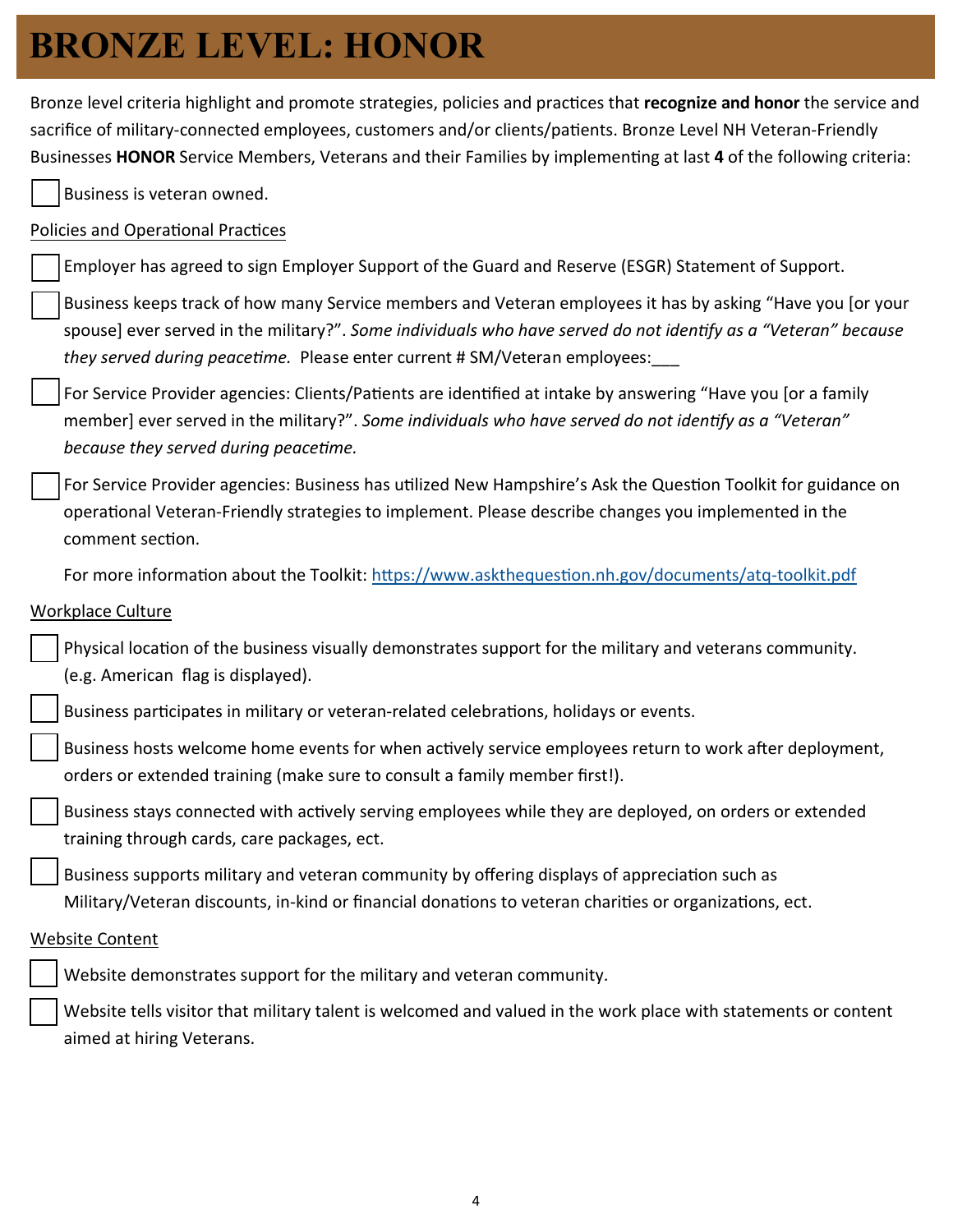## **BRONZE LEVEL: HONOR**

### **Training for Staff**

In the past 24 months, staff have participated in at least one training related to understanding basic military culture.

For Service Provider agencies: In the past 24 months, staff have participated in at least one training teaching how to effectively identify Service members, Veterans and Family members and honor their service experience.

### **The trainings listed below are recommended for the Bronze Level and can help provide guidance on how to**  accomplish the criteria listed above for recognition in this level.

| <b>Training Title</b>                                                        | <b>Host of Training</b>                                 | <b>For Specific Audience:</b>                                                                |
|------------------------------------------------------------------------------|---------------------------------------------------------|----------------------------------------------------------------------------------------------|
| Ask the Question: Ask, Link, Collaborate                                     | Dept. of Military Affairs &<br><b>Veterans Services</b> | Service Provider Agencies                                                                    |
| 15 Things Veterans Want You To Know                                          | PsychArmor                                              |                                                                                              |
| <b>USERRA Training</b>                                                       | DOL-VETS (603) 225-1424                                 |                                                                                              |
| Best Practices for Employer Support of Na-<br>tional Guard & Reserve Members | PsychArmor                                              |                                                                                              |
| Veteran 101 Military Culture                                                 | PsychArmor                                              |                                                                                              |
| Veteran 201 Military Families                                                | PsychArmor                                              |                                                                                              |
| S.A.V.E. (suicide prevention)                                                | PsychArmor                                              | Service Providers of any<br>type                                                             |
| Star Behavioral Health Providers Tier 1<br><b>Training</b>                   | <b>Star Behavioral Health</b><br><b>Providers</b>       | Service Provider agencies<br>or anyone wanting a<br>general, overview of<br>military culture |
| Women Who Serve                                                              | PsychArmor                                              |                                                                                              |
| Academic Accommodations in Higher<br>Education                               | PsychArmor                                              |                                                                                              |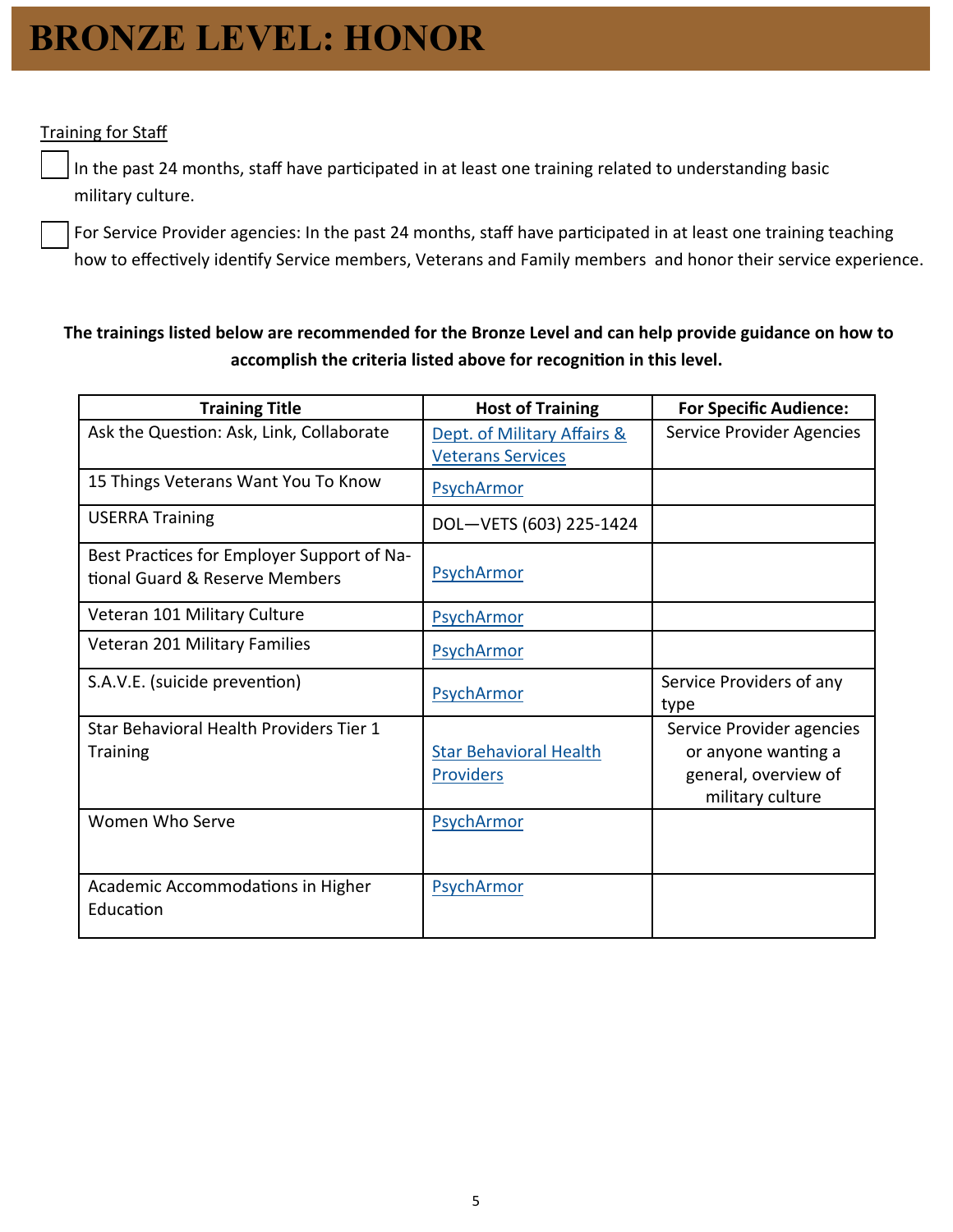## **BRONZE LEVEL: HONOR**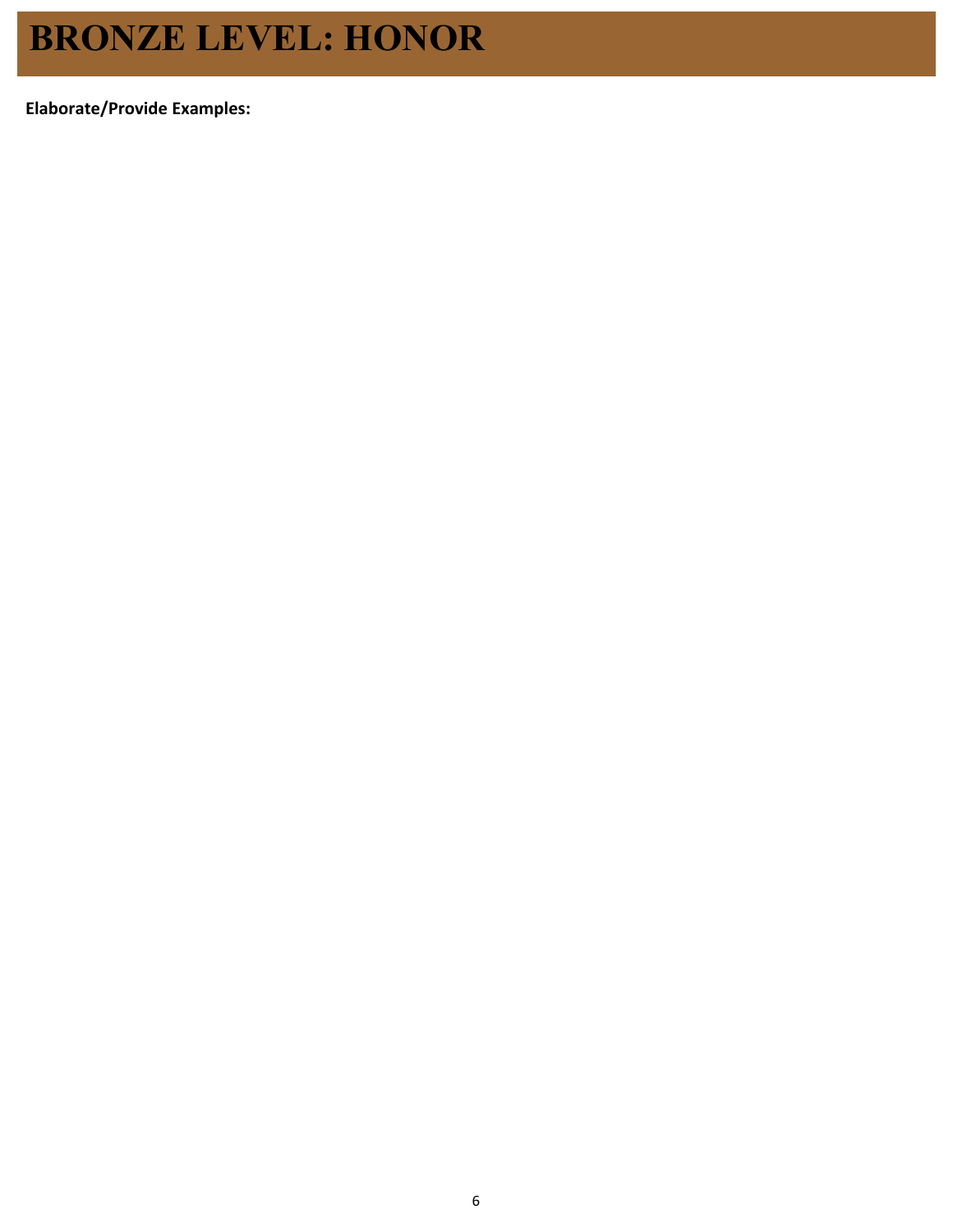# **SILVER LEVEL: FORTIFY**

Silver Level criteria highlight and promote strategies, policies and practices aimed at **hiring Service members, Veterans and their Family members and/or preparing them for successful employment.** Silver Level NH Veteran‐ Friendly Businesses meet criteria of the Bronze Level and Fortify Service Members, Veterans and their Families by implementing at least 4 of the following criteria:

### Policies and Operational Practices

| Business is registered with State Labor Exchange to access Veteran job seekers.<br>For more information: https://www.nhes.nh.gov/services/employers/index.htm                                                                                                                                                                                                        |
|----------------------------------------------------------------------------------------------------------------------------------------------------------------------------------------------------------------------------------------------------------------------------------------------------------------------------------------------------------------------|
| Business is currently enrolled in program/services available through NH Employment Security.<br>For more information: https://www.nhes.nh.gov/services/employers/index.htm                                                                                                                                                                                           |
| Business posts available jobs where Veterans are likely to see them (e.g. Veterans Job Bank, RallyPoint).                                                                                                                                                                                                                                                            |
| Business has taken intentional steps to translate military occupation codes (MOCs) into specific job<br>requirements for purposes of posting jobs or reviewing and evaluating candidates with military experience.                                                                                                                                                   |
| Business has added language to job descriptions that would attract Veterans (example: "Bachelor's degree or<br>military experience preferred").                                                                                                                                                                                                                      |
| On-boarding or orientation program contains elements to meet Veteran interests/needs. Please elaborate in<br>comment section.                                                                                                                                                                                                                                        |
| Human Resources staff educate, train & support hiring managers to use practices effective in interviewing<br>Veteran candidates (e.g. using behavioral and situational interview styles, matching military training to<br>business needs, providing Military Culture Training on site for employees, ect).                                                           |
| Business includes Veteran employees in company initiatives to hire other Veterans (e.g. bring Veteran<br>employees to job fairs, include Veteran employees in Veteran candidate interviews, get Veteran employee help<br>translating military resumes, provide incentives to Veteran employees who refer Veteran candidates).<br>Please describe in comment section. |
| In past 24 months, business has participated in hiring events designed for Veteran job seekers (e.g. Hiring Our<br>Heroes hiring fairs).                                                                                                                                                                                                                             |
| Business takes advantage of federal resources allowing companies to connect with, and train, veterans early in<br>the transition process.                                                                                                                                                                                                                            |
| Business utilizes financial incentives available for training and hiring Veterans. Or, the business has consulted<br>with an accountant or tax attorney to learn more about the various financial incentives available.                                                                                                                                              |
| Business has reached out to local representatives of Employment Support for Guard and Reserves (ESGR)<br>and/or the National Guard Employment Support Program for assistance in finding actively serving Guard/<br>Reserve, Veterans or spouses who meet the company's needs.                                                                                        |
| Business uses an employer search engine dedicated to accessing Veteran job seekers by posting jobs,<br>accepting applications and searching a large database of resumes (e.g. eBenefits Veterans Employment center).                                                                                                                                                 |
| For Service Provider agencies: Business keeps on hand information about resources specific to Veterans so<br>it can be easily and frequently referred to by staff and provided to appropriate clients/patients (e.g. brochures,<br>resource guides, resource lists, rack cards, business cards for Veterans Services Officers, ect).                                 |
| For Service Provider agencies: Business has enrolled in the 2021 Ask the Question: Ask, Link, Collaborate<br>Technical Assistance Program funded by the NH Governor's Commission on Alcohol & Other Drugs. For more<br>information: https://www.dmavs.nh.gov/community-based-military-programs/ask-link-collaborate-technical-<br>assistance-program                 |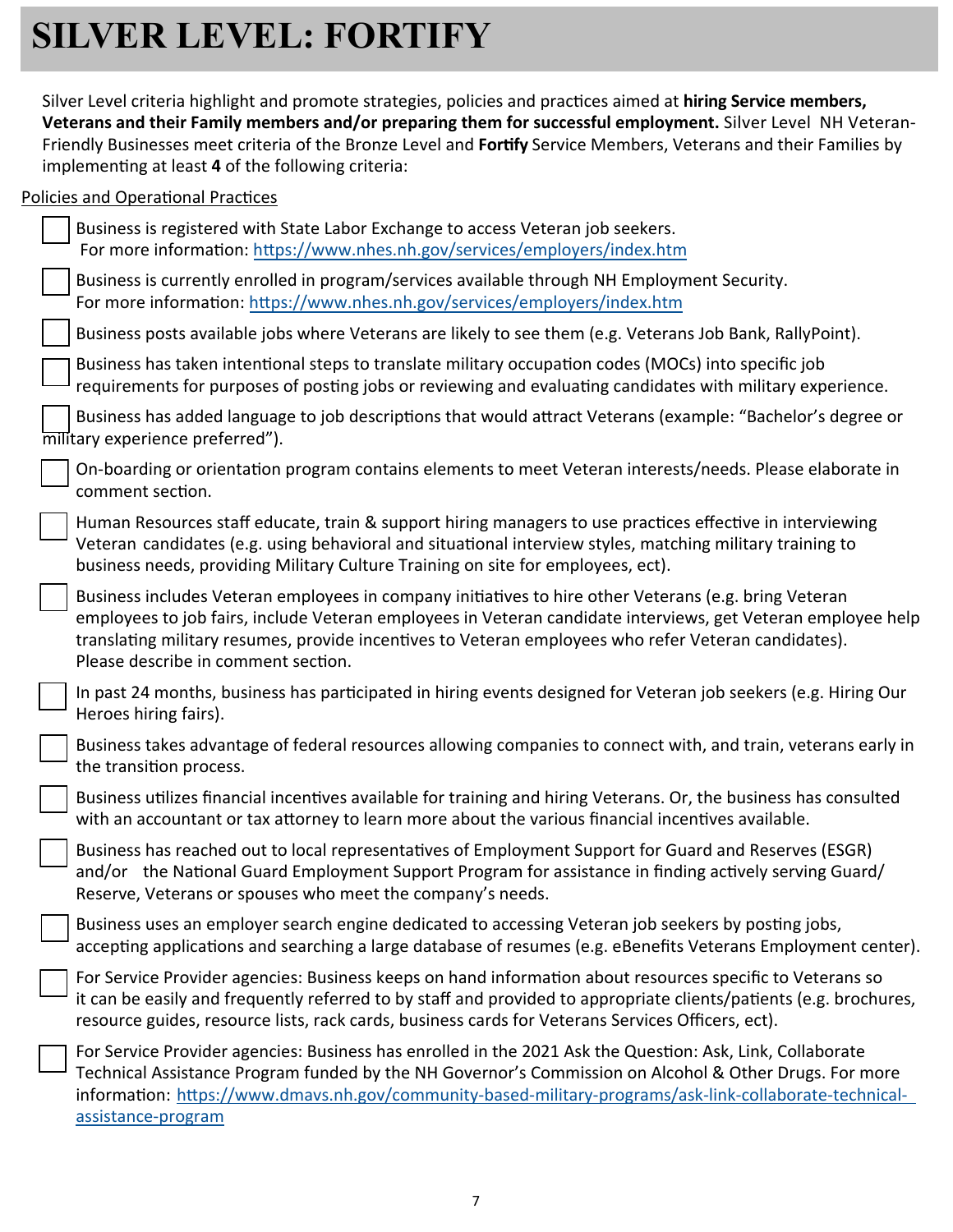# **SILVER LEVEL: FORTIFY**

#### Workplace Culture

Business showcases a workplace that is military family‐friendly by using social media to highlight policies, photos and/or write‐ups about the company's military support.

#### Website Content

Website has a page dedicated to recruiting Veteran job seekers.

Website provides name and contact information for specific person, knowledgeable about affective Veteran hiring practices, for Veteran job seekers to contact.

For Service Provider agencies: Website clearly displays information & resources specific to Veterans to make it easier for them to locate appropriate services.

#### Training for Staff

In the past 24 months, staff have participated in at least one training related to topics such as translating military skills to civilian jobs, effectively hiring and retaining Veteran employees, or creating a workplace environment where Service member/Veteran employees and Service member/Veteran spouses can succeed.

### **The trainings listed below are recommended for Sliver Level and can help provide guidance on how to accomplish the criteria listed above for recogniƟon in this level.**

| <b>Training Title</b>                                                       | <b>Host of Training</b>                           | <b>For Specific Audience:</b>                                                                |
|-----------------------------------------------------------------------------|---------------------------------------------------|----------------------------------------------------------------------------------------------|
| <b>USERRA 102 Advanced Training</b>                                         | DOL-VETS (603) 225-1424                           |                                                                                              |
| Star Behavioral Health Providers Tier 1<br><b>Training</b>                  | <b>Star Behavioral Health</b><br><b>Providers</b> | Service Provider agencies<br>or anyone wanting a<br>general, overview of<br>military culture |
| Creating a Military-Friendly Culture &<br><b>Onboarding Program</b>         | PsychArmor                                        |                                                                                              |
| Hiring & Retaining Veterans with<br><b>Disabilities</b>                     | PsychArmor                                        |                                                                                              |
| Hiring & Retaining Women Veterans                                           | PsychArmor                                        |                                                                                              |
| <b>Strategies for Effective Veteran Hiring</b>                              | PsychArmor                                        |                                                                                              |
| Hiring & Retaining Veterans, National<br><b>Guard and Reserve Personnel</b> | PsychArmor                                        |                                                                                              |
| Creating a Military Spouse Hiring<br>Program                                | PsychArmor                                        |                                                                                              |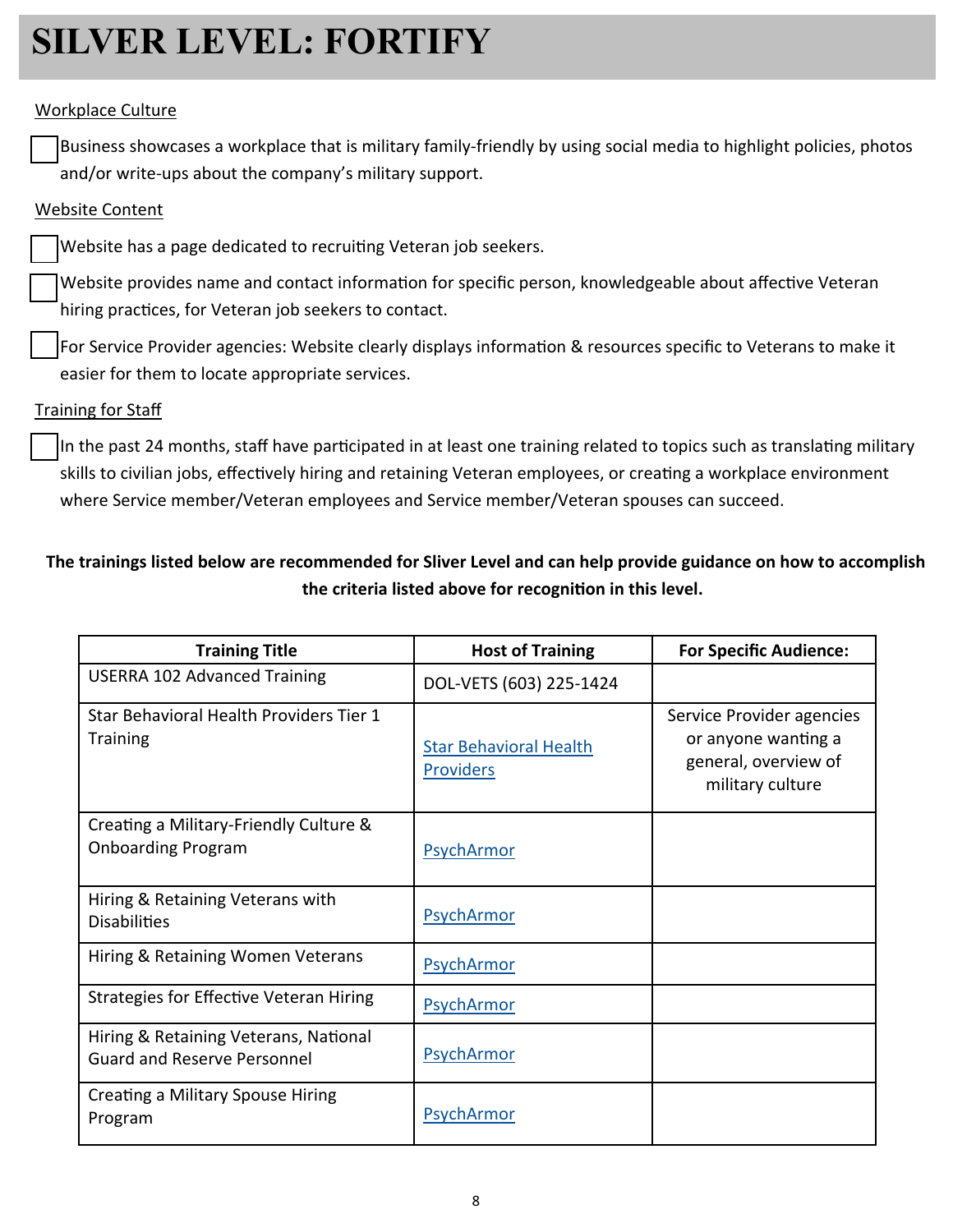# **SILVER LEVEL: FORTIFY**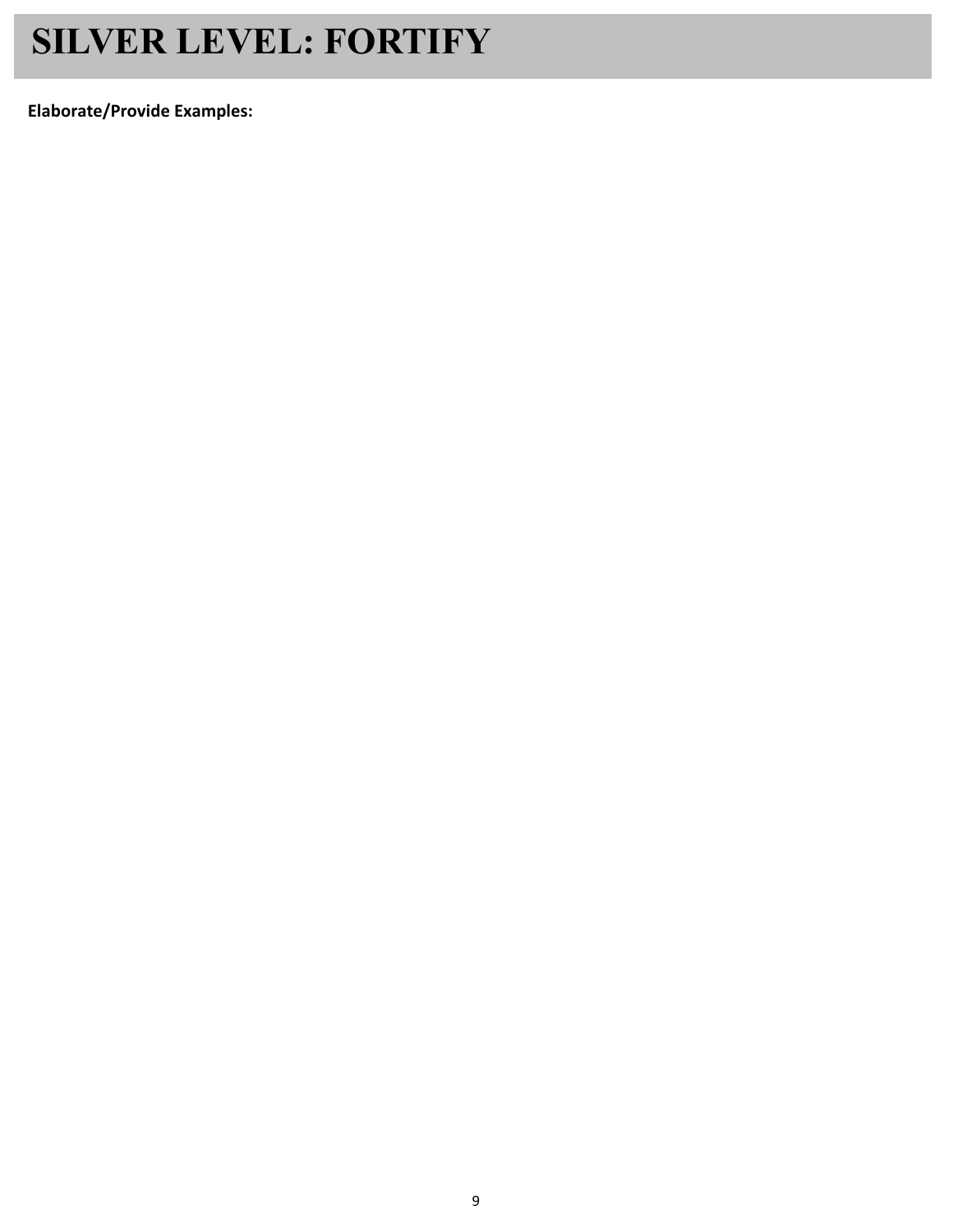# **GOLD LEVEL: EMPOWER**

Gold Level criteria highlight and promote strategies, policies and practices aimed at retaining Service members, **Veterans and their family members and providing opportunities for career development. Gold Level NH Veteran-**Friendly Businesses meet the criteria of the Bronze & Silver Levels and **EMPOWER** Service members, Veterans and their Families by implementing at least 3 of the following criteria:

### Policies and Operational Practices

| Business dedicates resources to implementing a strategic initiative to retain Service member and Veteran<br>employee.                                                                                                                                                                                    |
|----------------------------------------------------------------------------------------------------------------------------------------------------------------------------------------------------------------------------------------------------------------------------------------------------------|
| Business dedicates resources to implementing a strategic initiative to retain Military Spouse employees.<br>Examples are offering flexible work options, job relocation assistance or on-site daycare.                                                                                                   |
| Business operates a veteran-specific career management program to pave the way for growth (e.g. spell out<br>career advantage steps to grow Veteran employees into leadership roles, tuition assistance program for<br>further professional development, ect). Please describe in the comment section.   |
| Business encourages Veteran employees to take advantage of government education programs and<br>help them in their search for one that best fits their needs and career goals.                                                                                                                           |
| Business has established a veteran-specific support program such as an Employee Resource Group for<br>Veterans or Military Spouses, a Veterans Affinity Network, Guard & Reserve Family Support Program, or<br>Veteran Mentorship Program.                                                               |
| Business trains appropriate managers on complying with ADA, FLMA and USERRA.                                                                                                                                                                                                                             |
| Business has on-the-job training or an apprenticeship program specific to Veterans. Please elaborate in the<br>comment section.                                                                                                                                                                          |
| Business ensures Employment Assistance Program managers have training in issues that might be related to<br>military experience such as post-traumatic stress disorder, traumatic brain injury and suicide risk.                                                                                         |
| Business has developed a partnership with the Division of Veterans Services (DVS) so Veteran employees<br>can be referred for assistance with benefits or VA claims. (DVS is available to conduct Veteran Info<br>Sessions regarding benefits & claims at employment sites). To contact: 1-800-622-9230. |
| Business has taken steps to accommodate the needs of Veterans with disabilities. Please elaborate in the<br>comment section.                                                                                                                                                                             |
| Business educates non-Veteran employees on military culture.                                                                                                                                                                                                                                             |
| For Service Provider agencies: Business dedicates resources to implementing a strategic initiative to better<br>serve SMVF. Please elaborate in comment section.                                                                                                                                         |
| Workplace Culture                                                                                                                                                                                                                                                                                        |

Business demonstrates sensitivity and appreciation for the military/veteran family's commitment to services. This could include supporting an employee or client when their spouse is deployed, on orders or away for extended training. Please describe in comment section.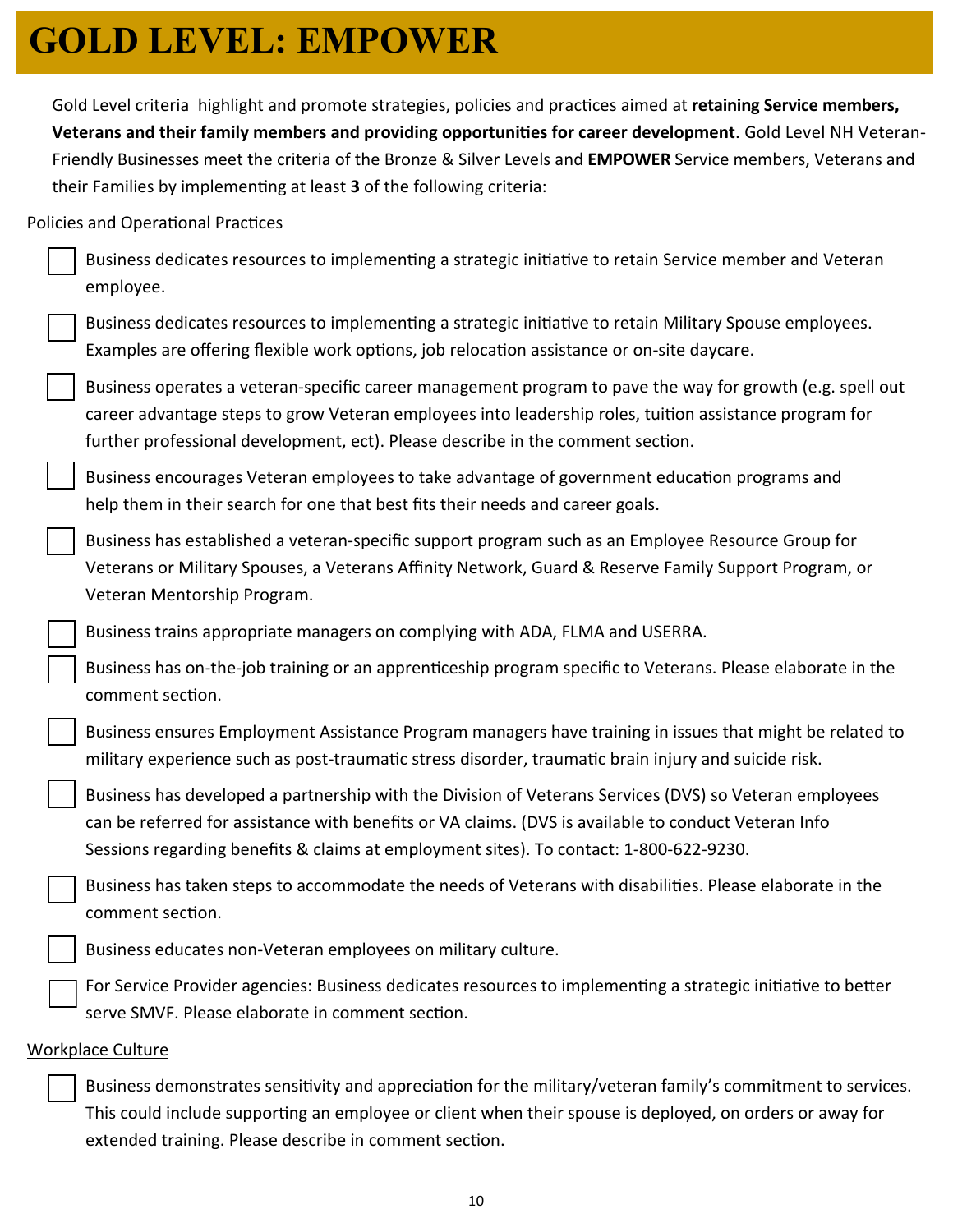## **GOLD LEVEL: EMPOWER**

#### Workplace Culture Cont.

On an annual basis, business celebrates SMVF employees through recognition or a social event that includes families.

Business stays connected with a spouse of an employee who is deployed, on orders or extended training by doing regular check-ins to see if they need additional help during that time.

#### Website Content

Website has unique landing page for Veterans that highlights services available to them within the company that aim to enhance quality of life (at work and outside work).

#### Training for Staff

In the past 24 months, staff have participated in at least one training related to topics such as retaining SMVF, providing opportunities for career development or creating a workplace environment that encourages Service member/Veteran employee and Service member/Veteran spouse to succeed in all aspects of life.

### **The trainings listed below are recommended for Sliver Level and can help provide guidance on how to accomplish the criteria listed above for recogniƟon in this level.**

| <b>Training Title</b>                                                                | <b>Host of Training</b>                                       | <b>For Specific Audience:</b>                                                                                                                        |
|--------------------------------------------------------------------------------------|---------------------------------------------------------------|------------------------------------------------------------------------------------------------------------------------------------------------------|
| Star Behavioral Health Providers Tiers 2<br>or 3 Training                            | <b>Star Behavioral Health</b><br><b>Providers</b>             | Service Provider agencies<br>with clinical staff                                                                                                     |
| Veterans At Work Certificate Program                                                 | <b>Society for Human Resource</b><br><b>Management (SHRM)</b> | Human Resources Staff                                                                                                                                |
| LivingWorks Start (suicide prevention)<br>90 minute, online course                   | <b>LivingWorks</b>                                            | Any person 13+ years;<br>trainees learn to recognize<br>when someone is thinking<br>about suicide and how to<br>connect them to help and<br>support. |
| Creating a Career Skills Program                                                     | PsychArmor                                                    |                                                                                                                                                      |
| Supporting a Veteran in Crisis                                                       | PsychArmor                                                    |                                                                                                                                                      |
| Veteran Supportive Supervisor Training<br><b>Series</b>                              | PsychArmor                                                    |                                                                                                                                                      |
| Battle Forged, Business Ready Training<br><b>Series</b>                              | PsychArmor                                                    |                                                                                                                                                      |
| Creating a Veteran Mentoring Program                                                 | PsychArmor                                                    |                                                                                                                                                      |
| Supporting Veterans, Family Members,<br>and Caregivers with Flexible Work<br>Options | PsychArmor                                                    |                                                                                                                                                      |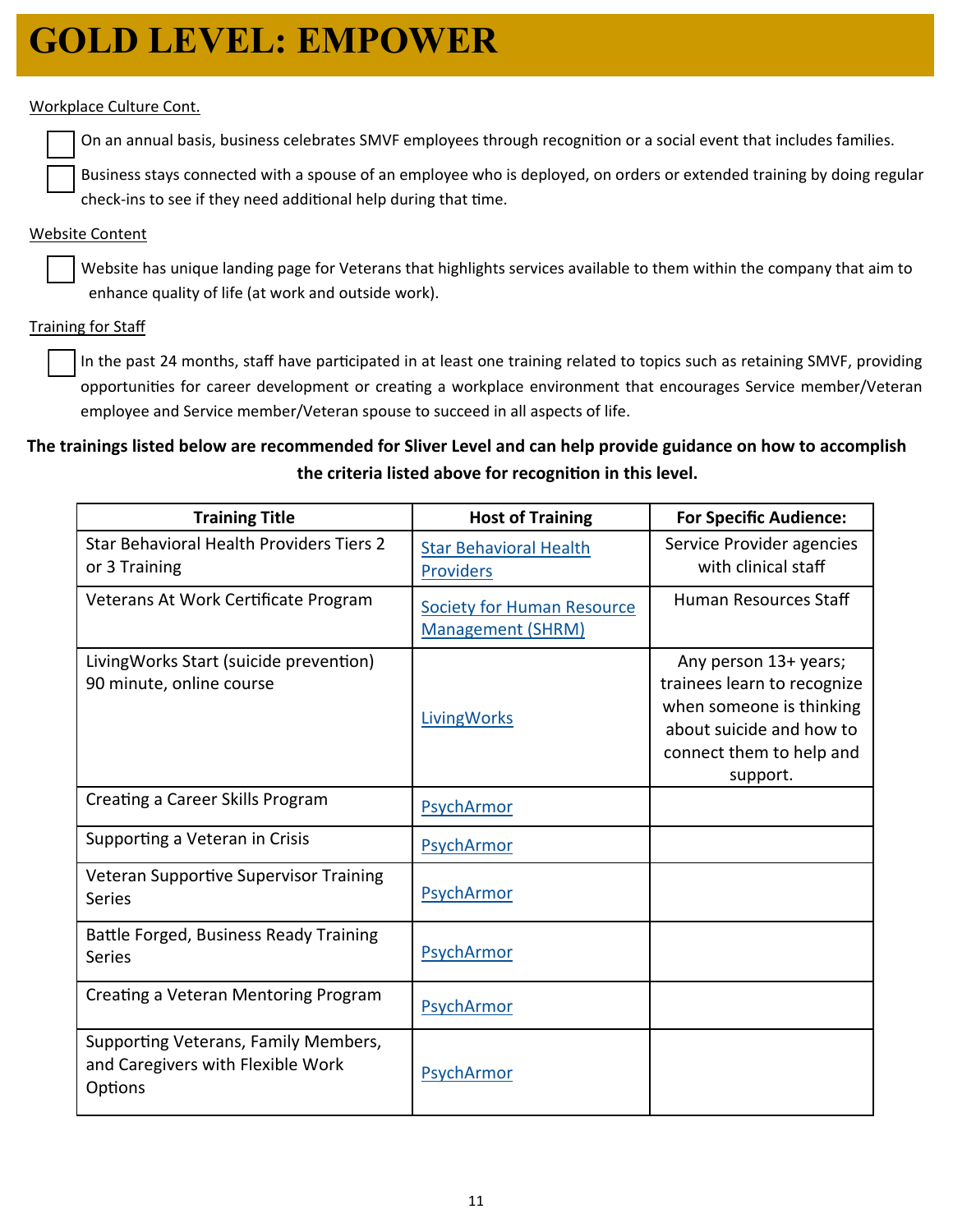# **GOLD LEVEL: EMPOWER**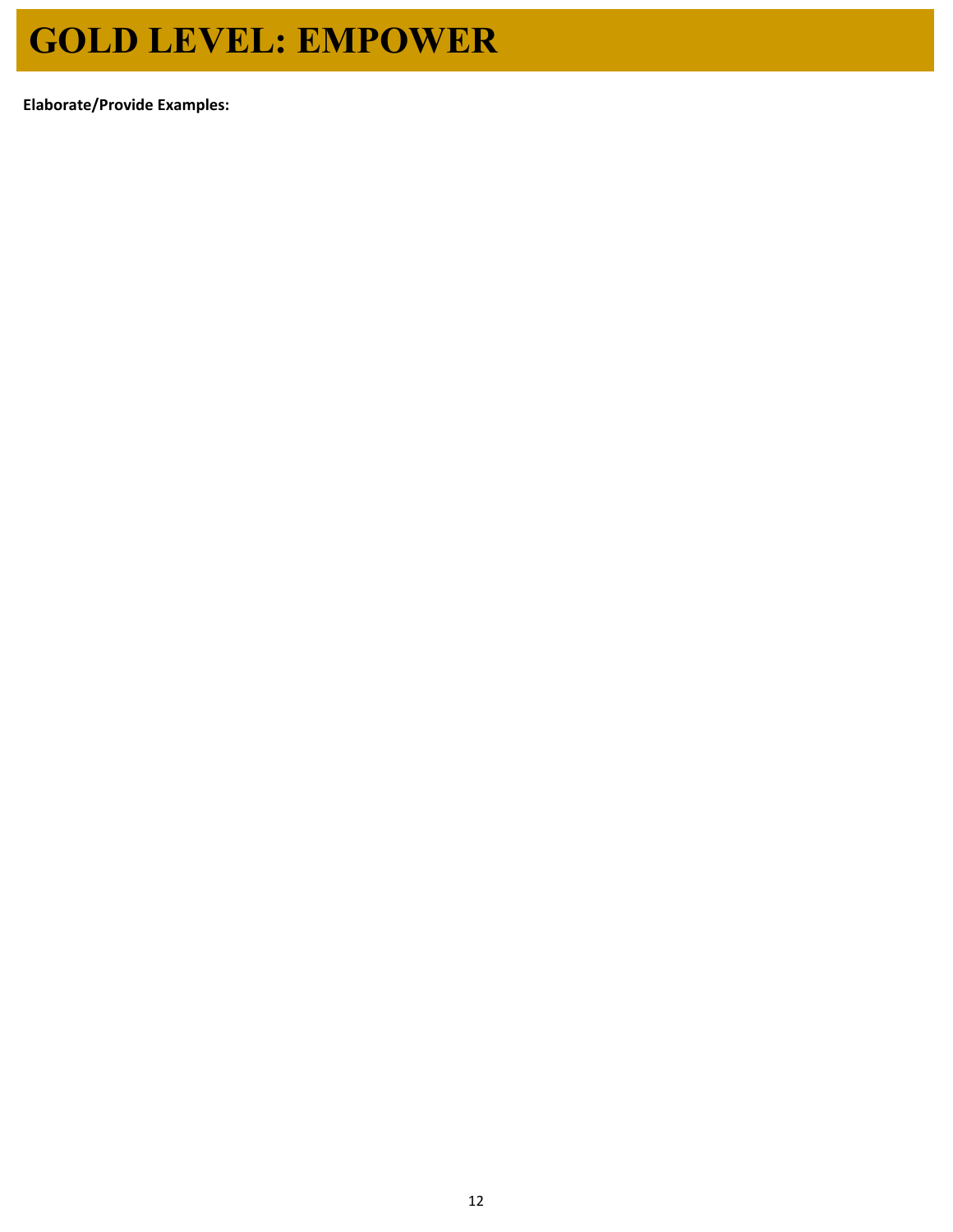# **PLATINUM LEVEL: IMPACT**

Platinum Level criteria highlight and promote strategies, policies and practices aimed at making a positive impact in the lives of **Services members, Veterans and their Families (SMVF) as experienced outside of work and in their New Hampshire**  communities. Platinum Level NH Veteran-Friendly Businesses meet the criteria of the Bronze, Silver & Gold Levels and **IMPACT** SMVF by implementing at least 2 of the following:

#### Polices and Operational Practices

| Business offers benefits to Veteran employees to support continued military service such as "gap pay", differential pay<br>or continued healthcare coverage during times of deployment. Please describe in comment section.                                                                                                                              |
|----------------------------------------------------------------------------------------------------------------------------------------------------------------------------------------------------------------------------------------------------------------------------------------------------------------------------------------------------------|
|                                                                                                                                                                                                                                                                                                                                                          |
| Business contributes annually to the veteran community through philanthropy such as, but not limited to the following:                                                                                                                                                                                                                                   |
| • Seeding or starting charities to benefit Veterans;                                                                                                                                                                                                                                                                                                     |
| • Financially supporting annual budgets of veterans programs, groups or charities;                                                                                                                                                                                                                                                                       |
| • In-kind donations of employee time to participate in veteran-specific groups/projects (e.g. NH Community<br>Veteran Engagement Board and NH Veteran-Friendly Business Advisory Panel).                                                                                                                                                                 |
| Business employs personnel whose primary position description is related to Veteran Outreach and Hiring/Retention.                                                                                                                                                                                                                                       |
| Business has implemented strategies to support military caregiver employees. (5.5 million military caregivers are in the<br>United States. Of these, 1.1 million (19.6) are caring for post -9/11 veterans).                                                                                                                                             |
| Business allocates a portion of the annual operating budget to sustaining veteran-specific initiatives within the company<br>or within the community.                                                                                                                                                                                                    |
| Business utilizes job sharing, shadowing or rotational work flow programs to make sure non-Veteran workers are<br>prepared for additional responsibilities when a Service member employee is deployed, on orders or away for extended<br>training.                                                                                                       |
| Business invests resources to implement leadership strategies for increasing collaboration with community partners and<br>activating community support for Veterans and their families such as participation in a collective impact initiative aimed<br>at guiding social movement. Please describe in the comments section how your business does this. |
| For Service Providers agencies: Data regarding how many Veterans served or services provided to Veterans is collected<br>and shared with groups in the state working to better the lives of Veterans.                                                                                                                                                    |
| For Service Provider agencies: The Columbia-Suicide Severity Rating Scale has been adopted and utilized in a consistent<br>and uniform manner to assess suicide risk.                                                                                                                                                                                    |
| <b>Workplace Culture</b>                                                                                                                                                                                                                                                                                                                                 |
| Resources or benefits are available to SMVF employees to encourage and support physical wellness and fitness.                                                                                                                                                                                                                                            |
| The mission continues-Business supports Veteran employees who desire to promote problem-solving in their<br>communities. Please describe how the business does this in comment section.                                                                                                                                                                  |
| Business partners with organizations in the community that support Service members and Veterans by participating in<br>volunteer activities or other events.                                                                                                                                                                                             |
| Business promotes military service by connecting eligible employees with information about serving in the<br>National Guard and Reserves.                                                                                                                                                                                                                |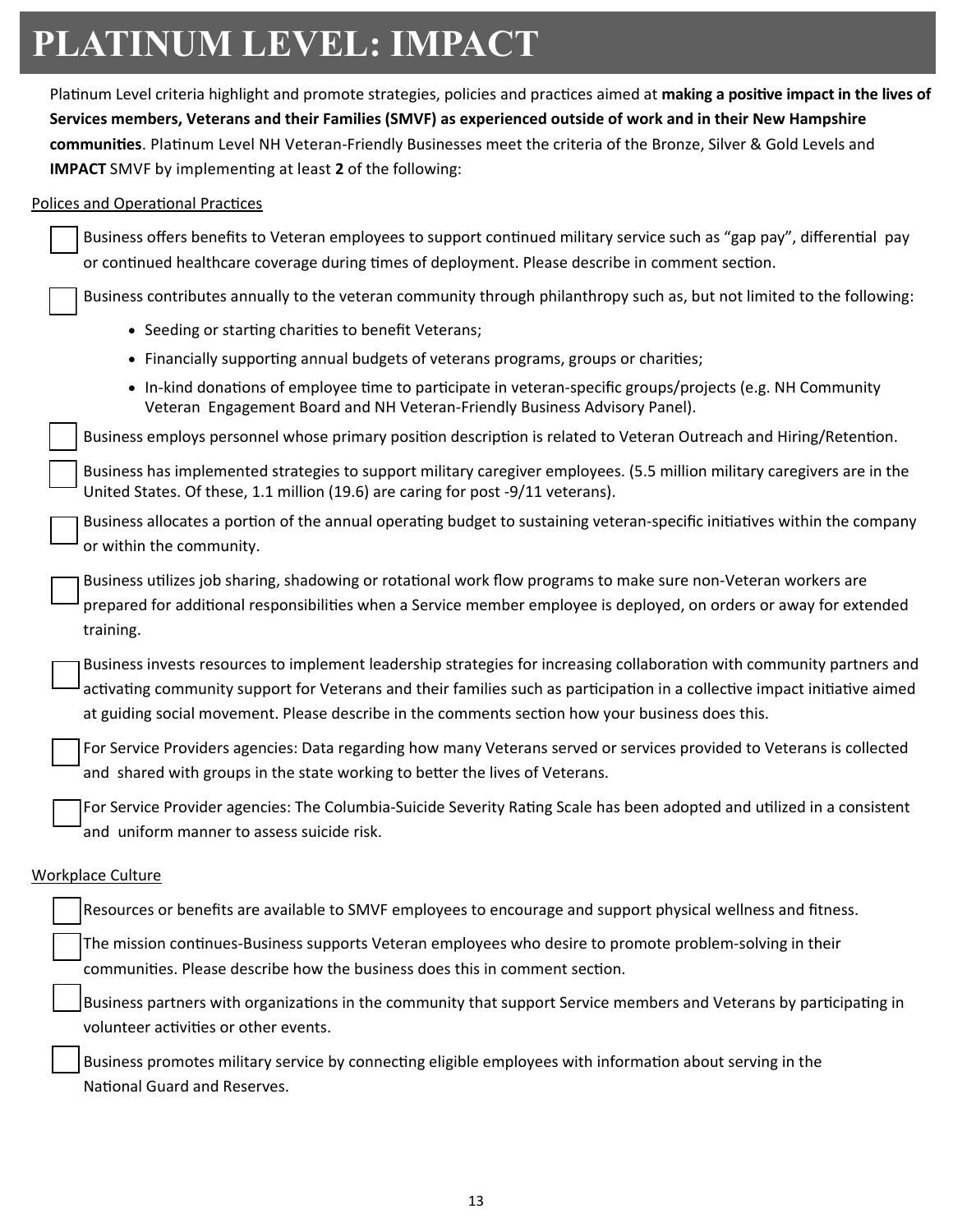## **PLATINUM LEVEL: IMPACT**

#### Website Content

Business showcases involvement in supporting the NH military community on the website through photos or stories showing its volunteer or fundraising commitments benefitting Service members or Veterans.

#### **Training for Staff**

In the past 24 months, staff have participated in at least one training related to how to promote wellness in the lives of SMVF.

### The trainings listed below are recommended for the Platinum Level and can help provide guidance on how to accomplish **the criteria listed for recogniƟon in this level.**

| <b>Training Title</b>                                     | <b>Host of Training</b>                           | <b>For Specific Audience:</b>                    |
|-----------------------------------------------------------|---------------------------------------------------|--------------------------------------------------|
| Star Behavioral Health Providers Tiers 2<br>or 3 Training | <b>Star Behavioral Health</b><br><b>Providers</b> | Service Provider agencies<br>with clinical staff |
| Invisible Wounds At Home series                           | PsychArmor                                        |                                                  |
| Am I A Caregiver?                                         | PsychArmor                                        |                                                  |
| Columbia Scale for Healthcare Providers                   | PsychArmor                                        | Service Provider agencies                        |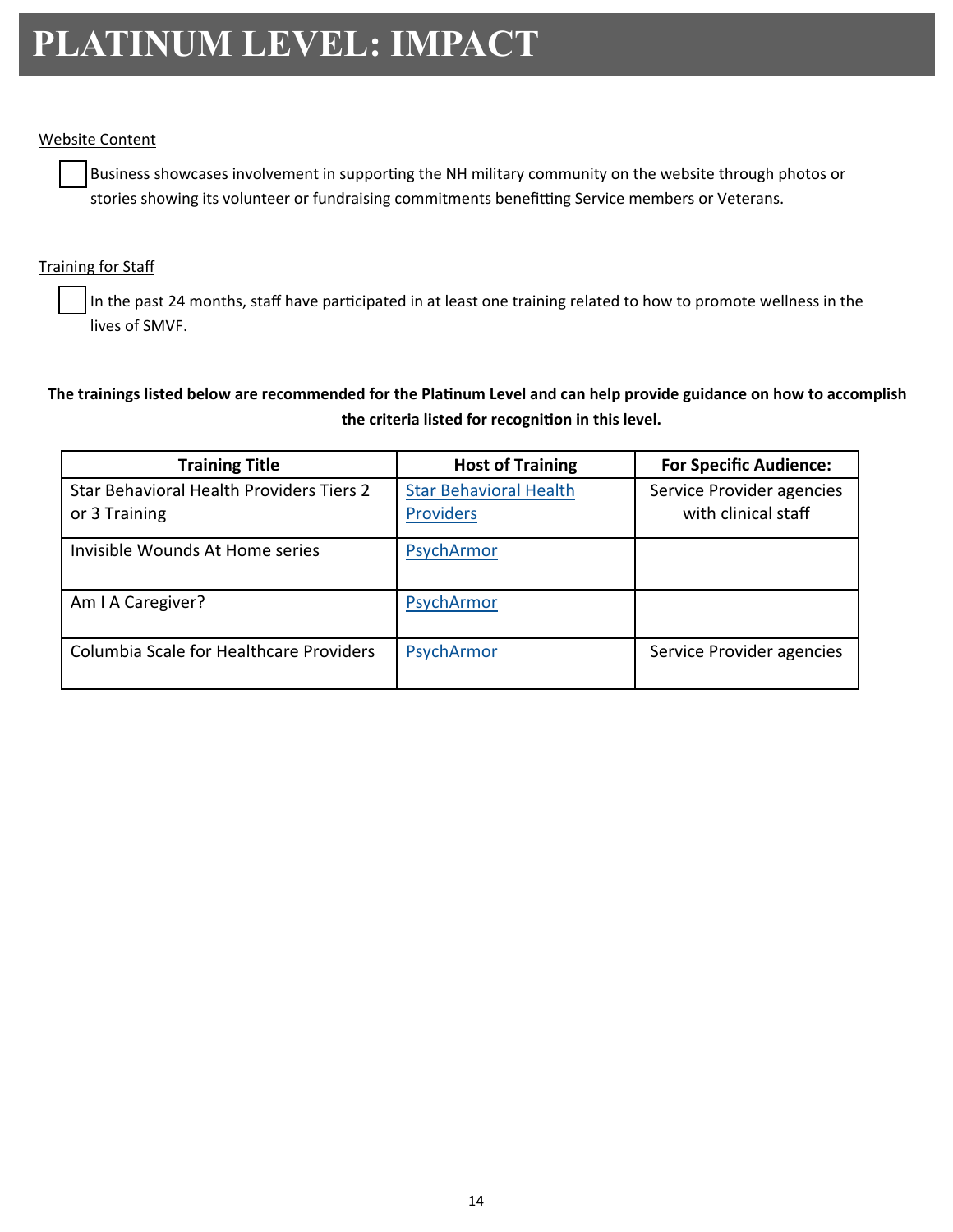## **PLATINUM LEVEL: IMPACT**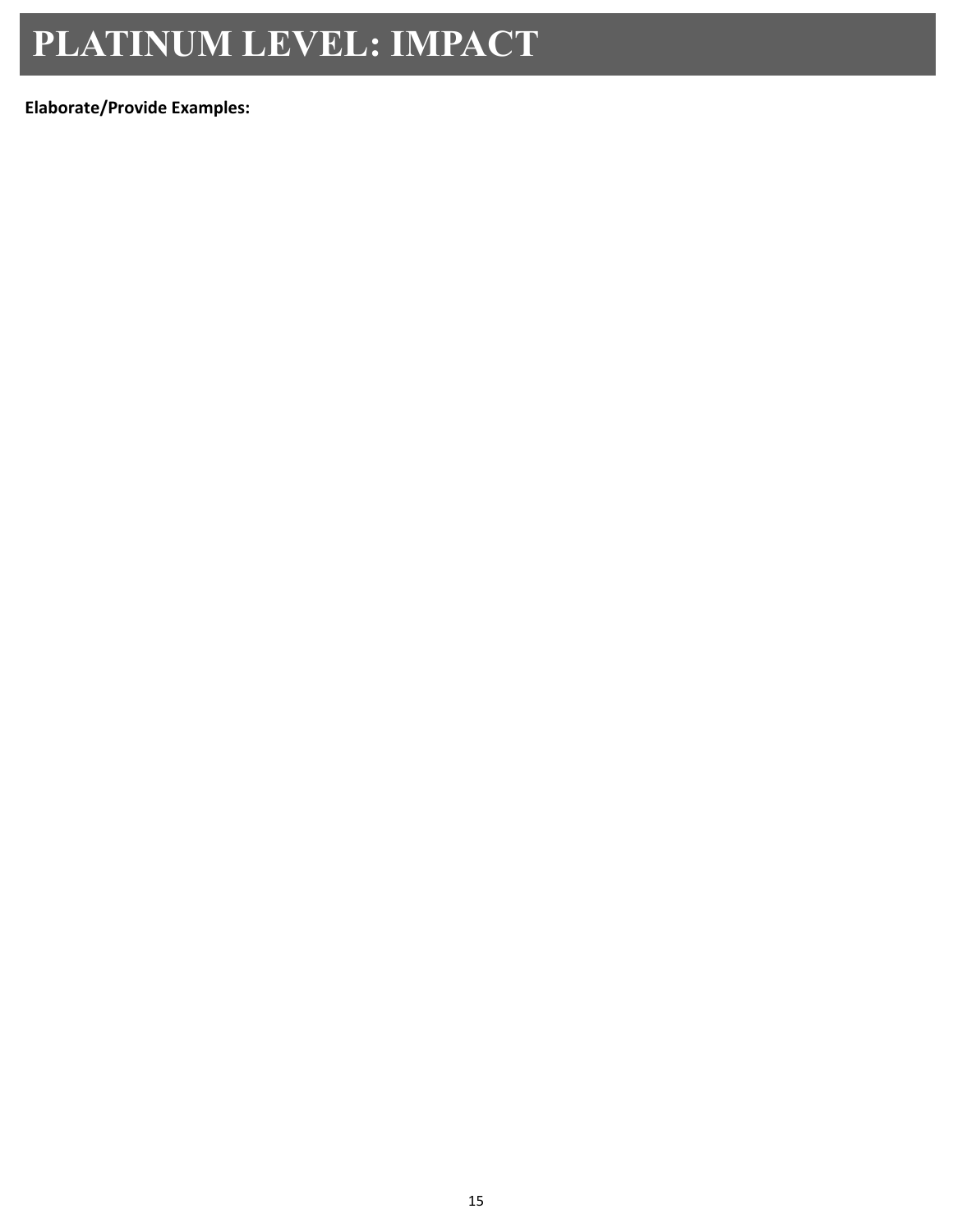# **FINAL QUESTION**

Does your business serve or impact Veterans in a way that our level system did not account for? Tell us about it please and we will determine if it fits into any of the levels or is an example of something that should be added to a future version of the application.

Comments: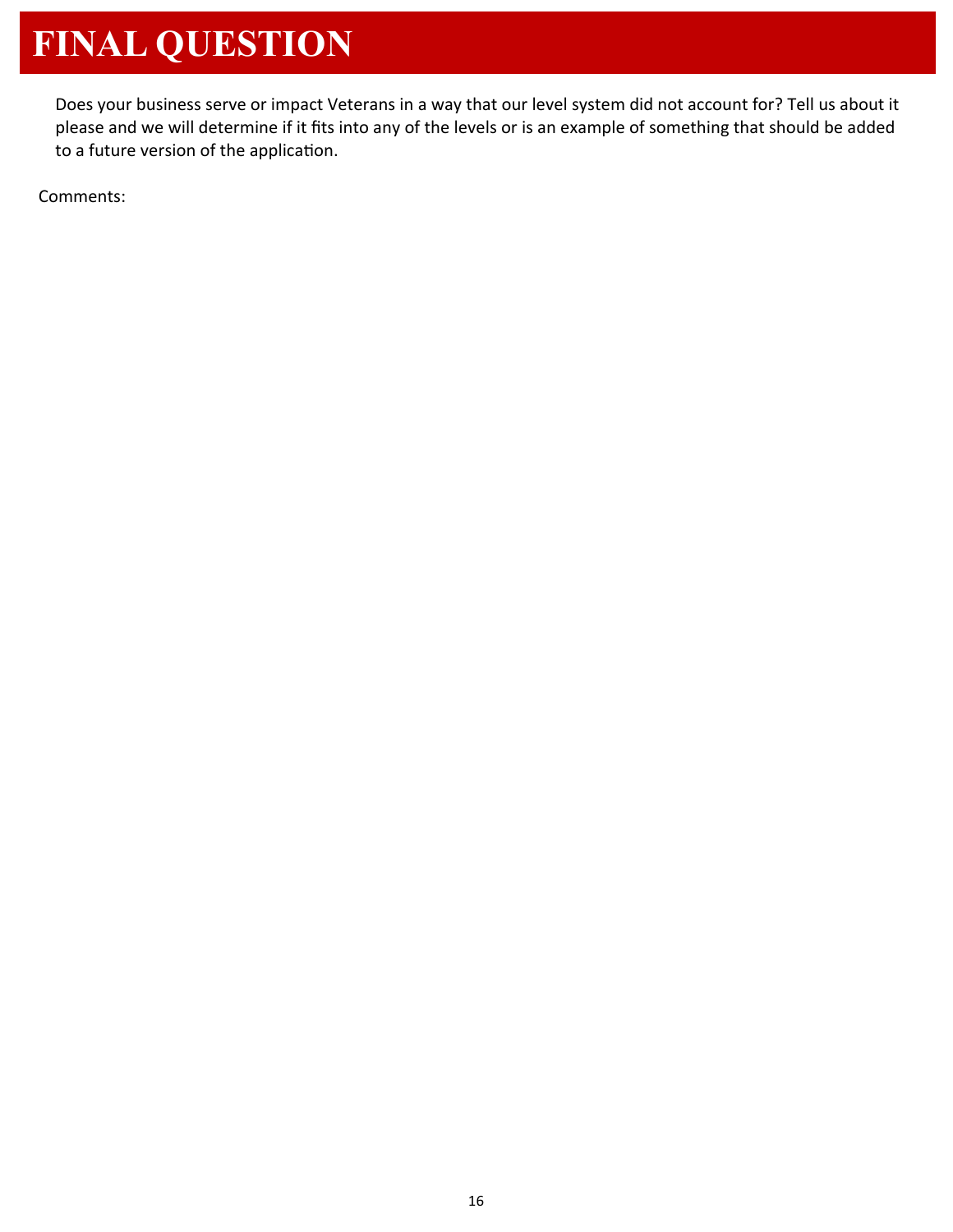



#### **CONTRIBUTORS**

The program was launched in 2020 and was established by the Department of Military Affairs and Veterans Services and NH employment Security along with partners from the Division of Community Based Military Programs, Next Step Bionics & Prosthetics, Inc., Dead River Company and NH State Veterans Council. DMAVS would like to thank the following additional businesses that also contributed to the development of the program through participation on the Advisory Panel or providing feedback on the format of the application: Hypertherm, Inc., Employer Support of the Guard and Reserve (ESGR), National Guard Employment Support Program, New Hampshire Hospital Association, Northeast Passage—UNH, Southern New Hamp‐shire University, Partnership for Public Health, Service Credit Union, VFR HealthCare, LLC., and Veterans' Employment & Training Service, US DOL.

#### **RECOGNITION DETAILS**

Recognition will be awarded by the Department of Military Affairs & Veterans Services and NH Employment Security. Applicants agree that the Department of Military Affairs & Veterans Services/NH Employment Security may publish their business name in various medias including, but not limited to website, social media, and print for the purposes of annual recognition announcements, promotional campaigns and/or marketing materials to promote the program in the future. Businesses awarded recognition will be publicly announced via our website, social media websites and direct contact to the Primary Point of Contact listed on the application.

#### **BENEFITS**

Free application for all business! Promotion to the job seeking Veteran talent tool. Special recognition at NHES Job Fairs. Access resources designed to help recruit & support Veterans. Certificate and customized logo to display. Enhance goodwill among Veteran employees and customers. Business listed on DMAVS website with links when possible to your site. Opportunity to highlight your business on DMAVS website. Connect with other businesses successfully implementing Veterans-Friendly practices.

### **MAKE THE MOST OF YOUR RECOGNITION**

Use the program criteria as a road map for enhancing veteran‐friendliness in the future. Display your NH Veteran-Friendly Business certificate prominently! Proudly use the NH Veteran-Friendly logo on your promotional materials. Promote your recognition in all Veteran hiring initiatives. Highlight the recognition on your website for potential Veteran candidates & customers. Embed a link on your website to the DMAVS page where your business will be listed, and possibly, highlighted.